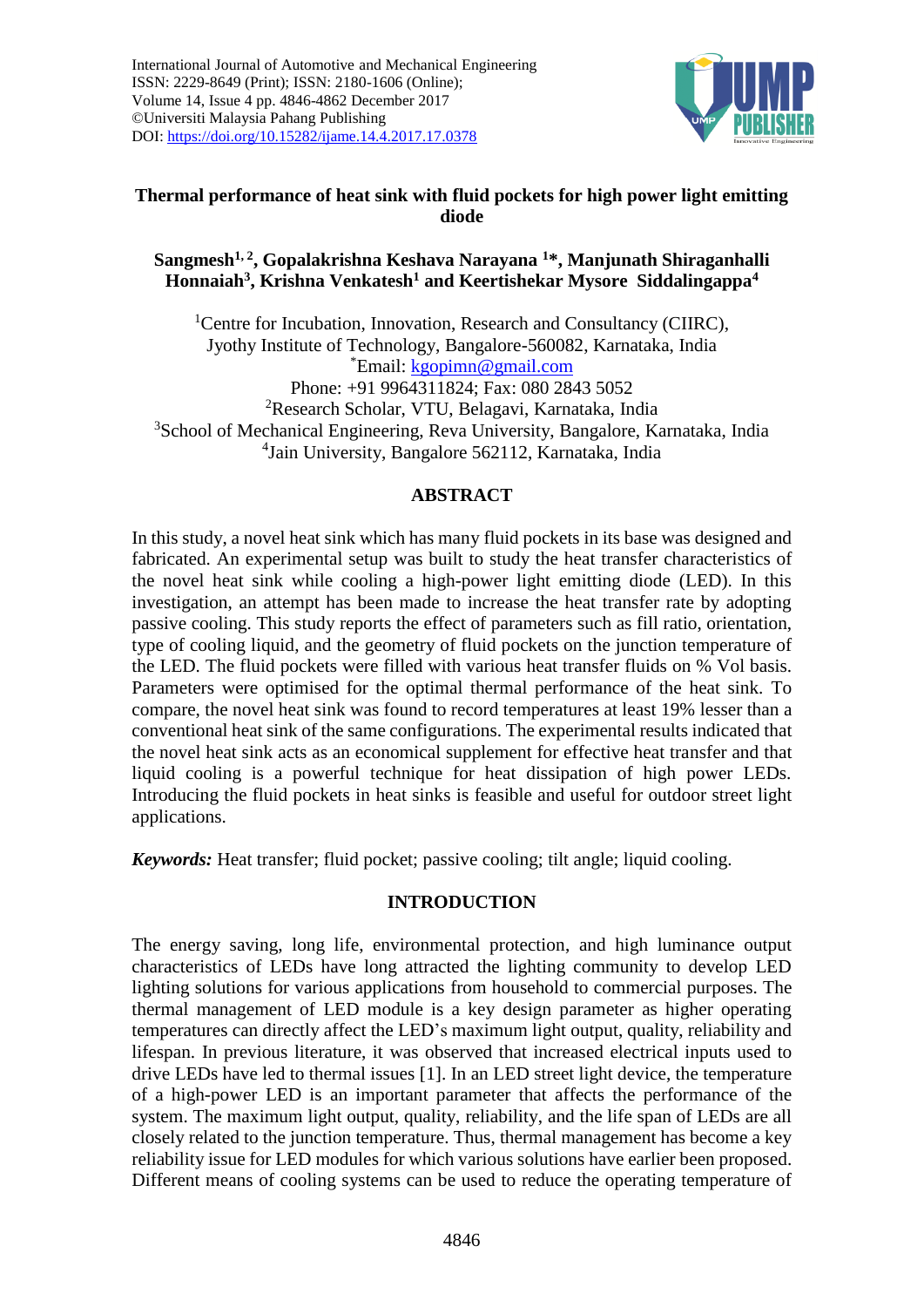LEDs: a simple one is the use of an extruded fin heat sink. Heat sinks are essential for the dissipation of heat. These are normally found in devices where heat augmentation is necessary. Different types of heat sinks have been employed in many engineering applications. Such devices depend upon the desired heat flow [\[2-4\]](#page-13-1). They may be active or passive in nature [\[5-10\]](#page-13-2). Active devices are generally not preferred unless they are inevitable as they consume additional energy. Passive cooling solutions are preferred in the industry for its structural simplicity and cost-effectiveness. Fins are the most popular passive heat transfer structure. They provide increased surface area for enhanced heat transfer [\[11-15\]](#page-14-0).

A numerical investigation was carried out by Ahmed et al. on a heat sink model for various fin lengths using three different configurations, namely copper, aluminium, and steel in order to find out their ability to dissipate heat from the junction [\[16\]](#page-14-1). The results showed that aluminium performed better than copper and was found to be cost effective. Arularasan [\[17\]](#page-14-2) conducted a numerical investigation for an optimal design of the heat sink. The effect of geometric parameters was found to be significant for low thermal resistance in the heat sink. A finite volume-based computational fluid dynamics (CFD) code and theoretical investigation on the effects of fin spacing, fin height, fin length, and temperature difference between fin and surroundings was conducted by Senol Baskaya et al. [\[18\]](#page-14-3). The results showed that the variables have pronounced effects on the overall heat transfer. Raj Bahadur et al. [\[19\]](#page-14-4) studied the geometric dependence of heat dissipation, and the relationships between the pin fin height, pin diameter, horizontal spacing, and pin fin density for a fixed base area and temperature. Experimental results indicated that a pin finned thermally conductive polyphenylene sulphide (PPS) heat sink displays high thermal performance in natural convection. Royston Marion Mendonca et al. [\[20\]](#page-14-5) investigated different fin geometries to determine their influence on thermal performance and airflow around them. It was reported that the rate of heat dissipation is greatly dependent on the geometrical parameters of the heat sink. Kou et al. [\[21\]](#page-14-6) did theoretical investigations to maximise the heat dissipation of a heat sink with the least material cost for various fin cross-sections. They found that the heat sink with the maximum effective heat transfer surface area had the lowest thermal resistance when the ratio of convective heat transfer coefficient was set as 1. Vitor Costa et al. [\[22\]](#page-14-7) investigated the enhancement of heat transfer by using numerical simulations for conjugate laminar steady-state natural convection, including heat transfer by radiation. The results demonstrated that the improvement in performance can be attributed to the number of fins, fin height, fin length, and fin thickness. Hou Fengze et al. [\[23\]](#page-14-8) conducted a simulation of plate fin, in-line, and staggered-pin fin heat sinks for a high power LED lighting system which was compared under the same test conditions. The author reported that the staggered-pin fin was found to perform better than the other fins. An experimental study was conducted by Sung Jin Kim et al. on plate-fin and pin-fin heat sinks subject to a parallel flow of air using a blower [\[14\]](#page-14-9). It was found that the optimized plate-fin heat sinks possess lower thermal resistances than those for the optimized pin-fin heat sinks when the dimensionless pumping power is small and the dimensionless length of heat sinks is large. On the other hand, the reverse was true; when the dimensionless pumping power is large and the dimensionless length of heat sinks is small. Mostafa Awad [\[24\]](#page-14-10) studied experimental investigations for enhanced heat transfer using plate-fins, cylindrical, solid pin fins, hollow pin fins and convergent-divergent fins. The results showed that the performance of the convergent divergent fins was relatively lower than that of solid pin fins and higher than that of hollow pin fins. Ren-Tsung Huang et al. [\[25\]](#page-14-11) studied the influence of orientation on heat transfer for square pin fin heat sinks subjected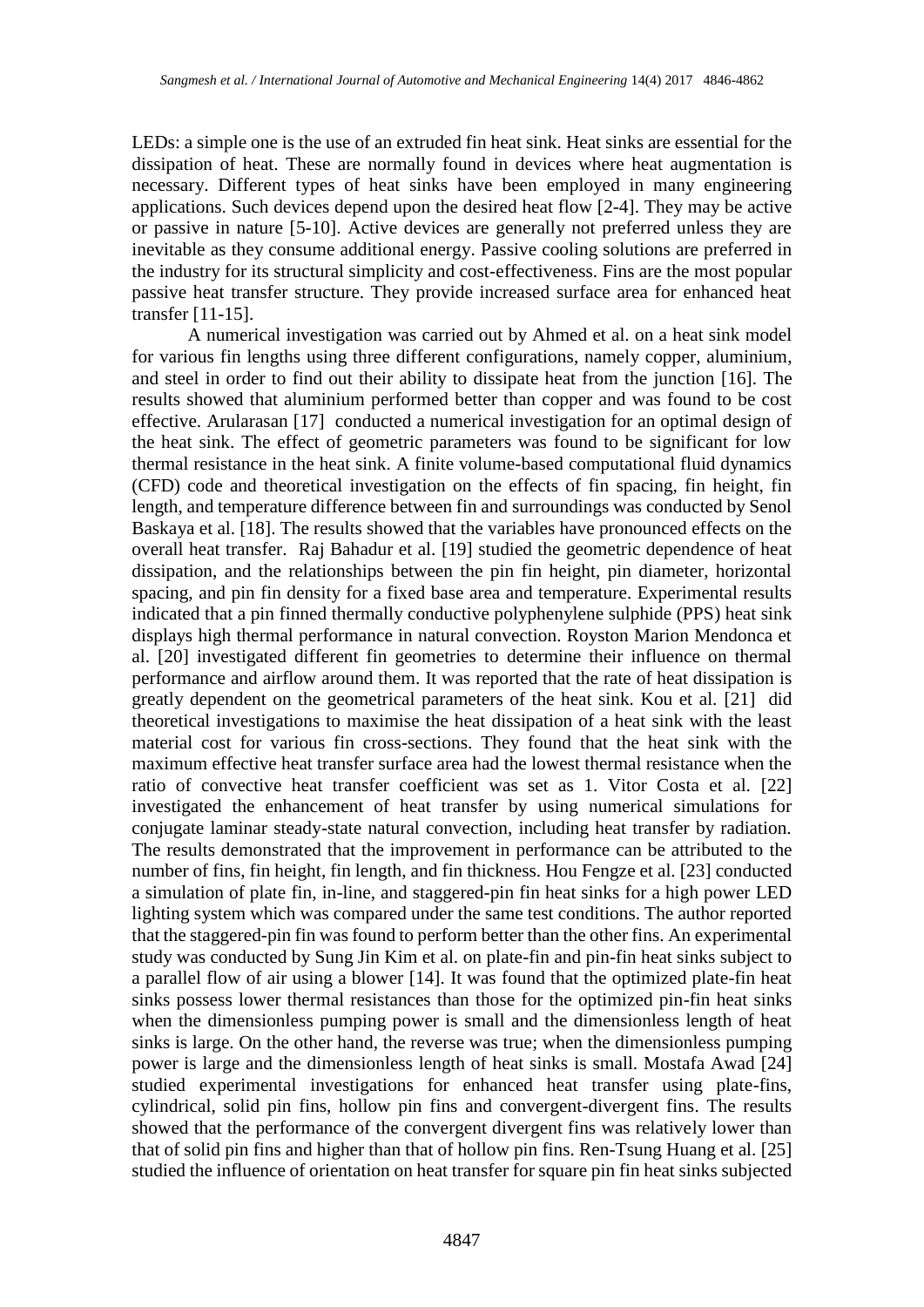to natural convection. The test results demonstrated that the upward facing orientation yielded the highest heat transfer coefficient, followed by the sideward facing and then the downward facing ones. Wadhah Hussein et al. [\[26\]](#page-15-0) performed an experimental study of circular perforations in the heat sink to enhance heat transfer. It was found that enhanced heat transfer was obtained for the perforated fin with a larger number of perforations compared to with a small number of perforations. Elshafei [\[27\]](#page-15-1) performed experimentation on the dependence of heat dissipation from heat sinks on the geometry of widely spaced solid and hollow/perforated circular pin fins with staggered combinations. The test results found lower temperatures for the hollow/perforated circular pin fin heat sink than that of the solid pin fin heat sink. Hyunjong Kim et al. [\[28\]](#page-15-2) investigated the thermal resistances of smart heat sinks (SHS) and hybrid pin fins (HPF). The parametric study found that the thermal resistances of the SHSs were typically smaller than those of the pin fin heat sinks (PHSs). The results showed that the thermal resistance value of the HPF had decreased with increases in the declination angle. Kyoung Joon Kim [\[29\]](#page-15-3) studied the thermal performance of the hybrid fin heat sink (HFH) under natural and forced convection conditions. The performance was compared with that of a pin fin heat sink (PFH). The results demonstrated that the thermal performance of the HFH was found to be better than that of the PFH. Lian-Tuu Yeh [\[30\]](#page-15-4) investigated three different types of heat sinks which are extrusion fin, plain fin, and cell fins. It was found that the cell fin heat sink had the lowest heat transfer coefficient.

Jin-Cherng Shyu et al. [\[31,](#page-15-5) [32\]](#page-15-6) investigated the effects of shroud clearance and obstructions at entrance or exit on the overall performance of LEDs. The result indicated a local minimum Nusselt number occurring near the exit of the LED panel. Congshun Wang et al. [\[33\]](#page-15-7) introduced short pin fins on the surfaces of plate-fin heat sinks in his study. The results demonstrated that micro-pin-fin fabrication is effective in improving the thermal performance of air-cooled plate-fin heat sinks. Maw Tyan Sheen et al. [\[34\]](#page-15-8) studied a micro-tube water-cooling system employed to cool high power LEDs. It was demonstrated that the micro-tube water-cooling system was more effective for heat dissipation in LEDs. Lei Liu et al. [\[35\]](#page-15-9) investigated the heat dissipation of heat pipes with fins and compared to heat sinks with fins. The experiment data and simulation results demonstrated that heat pipes with fins had better cooling capability than normal heat sinks. Xiang-you Lu et al. [\[36\]](#page-15-10) studied the heat release characteristics of high power LED packages for flat heat pipe heat sinks. The impact of the different filling rates and inclination angles of the heat pipe was studied and evaluated. The obtained results indicated that the junction temperature of LED had decreased and attained a lower heat transfer coefficient. From the literature, it was found that numerous studies have been reported on conventional heat sinks and their parametric design characterisation. However, studies on composite fin heat sinks using fluids as a passive cooling means have yet to be reported in the literature. Thus, the present experimental study is aimed at investigating the heat transfer characteristics of a heat sink with fluid pockets filled with different heat transfer fluids subjected to natural convection

#### **METHODS AND MATERIALS**

#### **Experimental Set Up**

In this study, a novel heat sink which has many fluid pockets in its base is proposed. The fluid pockets were produced by drilling holes through the base of the heat sink. Three types of novel heat sinks were designed and fabricated (HSHF0, HSHH02 and HSHH03). The detailed configurations of HSHF01, HSHH02, and HSHH03 are shown in Table 1.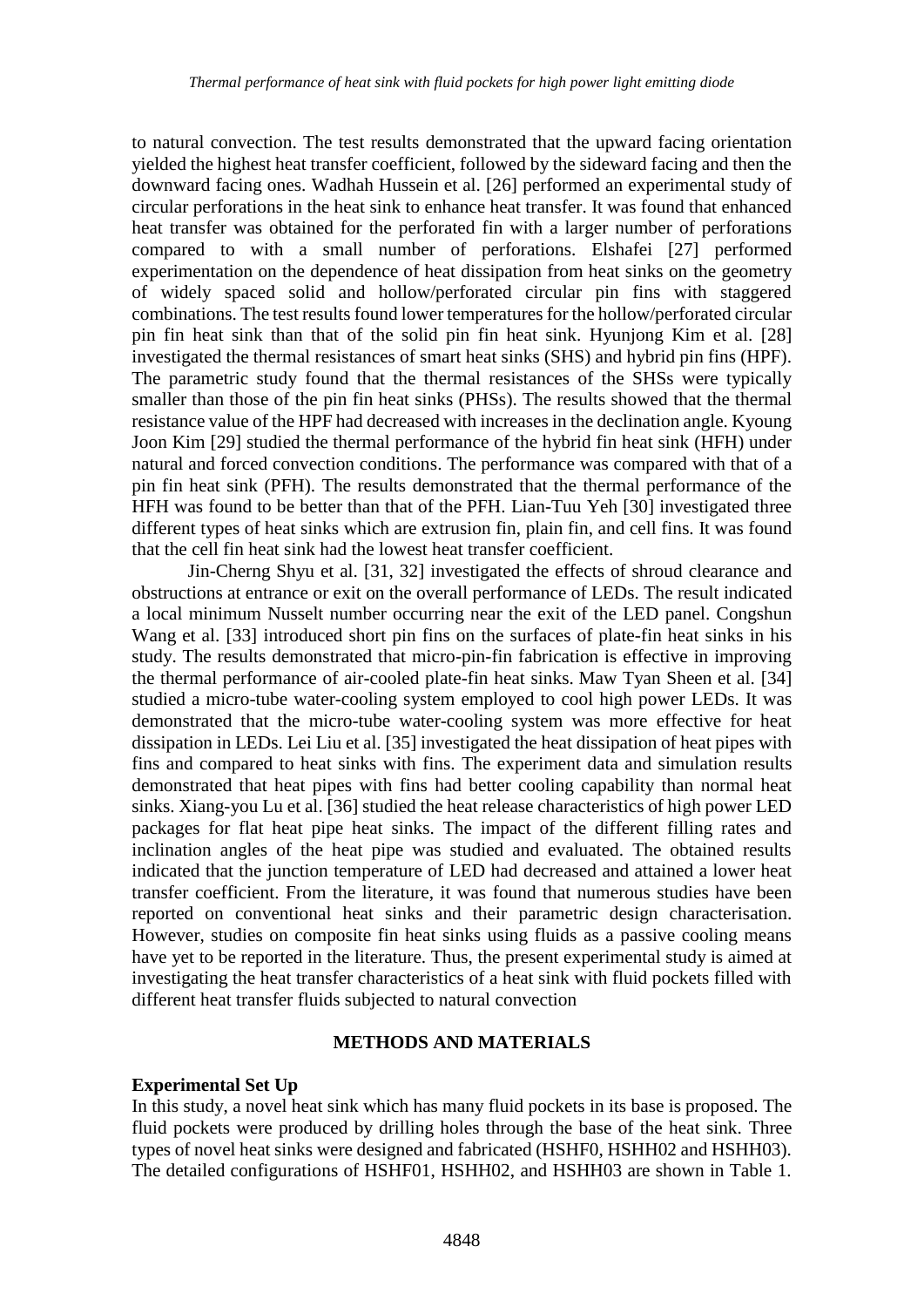The material of the heat sink is Aluminum 6061 T6. In the HSHF01 and HSHH02 heat sinks, 6 mm holes were made while 4mm holes were drilled at the base in the case of HSHH03. An experimental setup was built for studying the heat transfer characteristics of the novel heat sink for cooling a high power light emitting diode (LED). The experimental setup consists of an LED, a heat sink, and a data acquisition system. The schematic diagram of the experimental setup is shown in Figure 1. Conventional heat sinks (CHS01 and CHS02) with parallel rectangular fins with lengths of 100 and 50 mm were designed and developed. The properties of aluminum 6061 T6 (jindal make) are ρ  $= 2700 \text{ kg/m}^3$ , C =896 J/KgK, and K=167 W/mK. The typical designations and configurations of the heat sink used in the current study are shown in Table 1 [\[37,](#page-15-11) [38\]](#page-15-12).



Figure 1. Experimental setup of the present study.

The LED chosen in this study has 9 strips, each having 3 LEDs (CREE Make- X lamp XP-G) of 3W each, totaling to 27 LEDs with its wattage being equal to 80W. The arrangement of LED strips is shown in Figure 2. Thermodynamic hotspots were identified using a Sonel-made KT 140 infrared thermal image camera with an accuracy of  $\pm 2^{\circ}$ C. Two critical points were located at the junction. The identified critical points over the MCPCB were placed with T type thermocouples to measure the junction temperature. The thermocouples were placed precisely at the critical points (0 and 1) on the LED array as shown in Figure 2.



Figure 2. CAD views of the LED with heat sink, showing the location of thermocouples.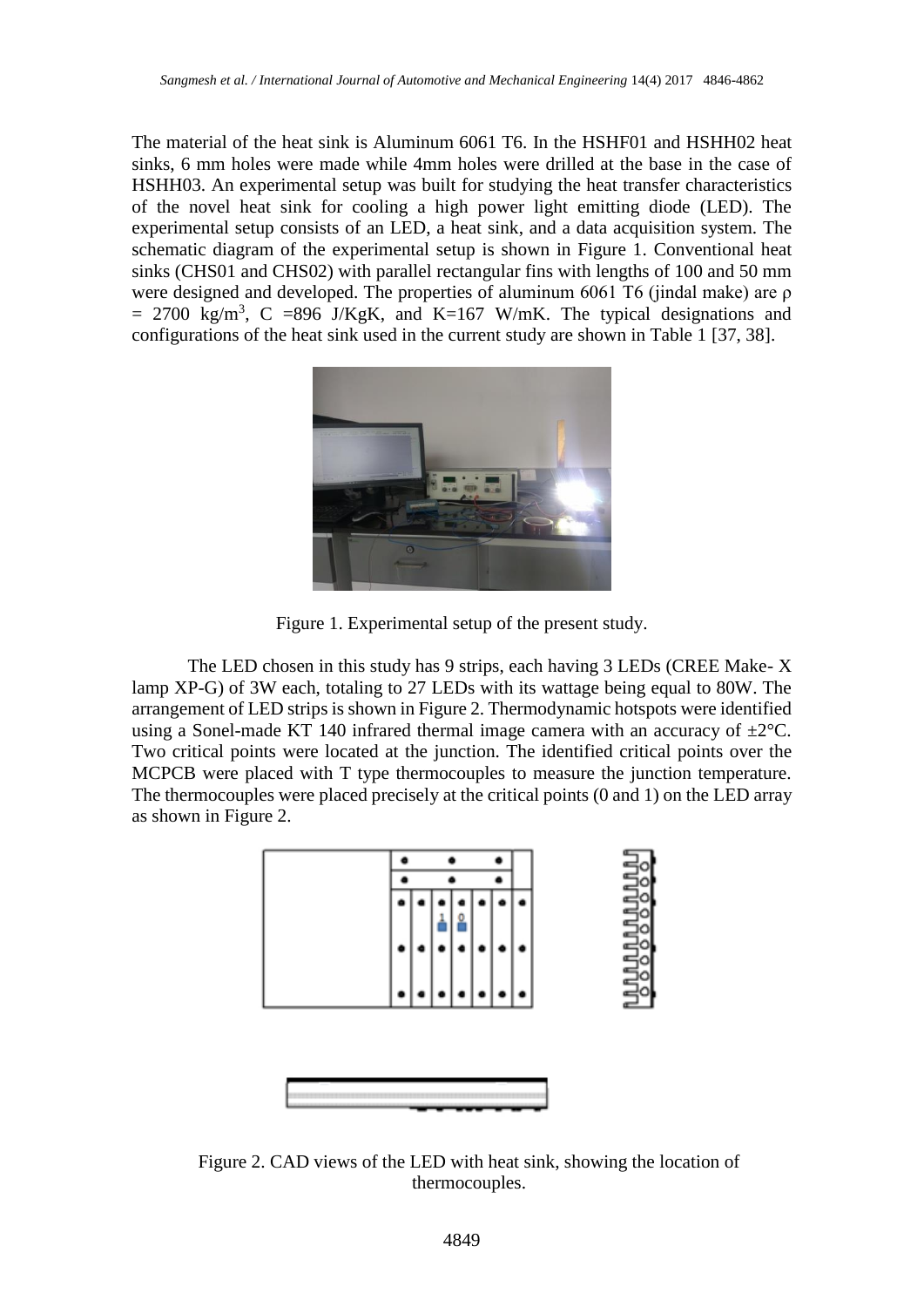| S <sub>1</sub><br>No | <b>Heat Sink</b><br>Type                                                      | <b>Heat Sink</b><br>Designation | Image          | Geometry                                                                                                                                                             |
|----------------------|-------------------------------------------------------------------------------|---------------------------------|----------------|----------------------------------------------------------------------------------------------------------------------------------------------------------------------|
| 1                    | Convention<br>al Heat<br>Sink<br>without<br>holes and<br>full-length<br>fins  | CHSO1                           |                | 200 x 120 x 10 mm<br>14 fins, with<br>Pitch=6 mm<br>Height= $10mm$<br>Thickness=3 mm<br>Length= $200$ mm                                                             |
| $\overline{2}$       | <b>Heat Sink</b><br>with holes<br>and full-<br>length fins                    | HSHF01                          |                | 200 x 120 x 10mm<br>$\varnothing$ 6 x9 holes drilled<br>for a length 200mm<br>14 fins, with<br>Pitch=6 mm<br>$Height = 10$ mm<br>Thickness=3 mm<br>Length= $200$ mm  |
| 3                    | Conventio<br>nal Heat<br>Sink<br>without<br>holes and<br>half-<br>length fins | CHS <sub>02</sub>               |                | 200 x 120 x 10 mm<br>14 fins, with<br>Pitch=6 mm<br>$Height=10$ mm<br>Thickness=3 mm<br>Length= $100$ mm                                                             |
| 4                    | <b>Heat Sink</b><br>with holes<br>and half-<br>length fins                    | HSHH02                          | 00000000<br>Ł, | 200 x 120 x 10 mm<br>$\varnothing$ 6 x9 holes drilled<br>for a length 200mm<br>14 fins, with<br>Pitch=6 mm<br>$Height = 10$ mm<br>Thickness=3 mm<br>Length= $100$ mm |
| 5                    | <b>Heat Sink</b><br>with holes<br>and half-<br>length fins                    | HSHH03                          |                | 200 x 120 x 10 mm<br>$Ø4x14$ holes<br>drilled for a length<br>200mm 14 fins,<br>with<br>Pitch=6 mm<br>$Height = 10$ mm<br>Thickness=3 mm<br>Length= $100$ mm         |

Table 1. Typical configurations and designations of various heat sink models.

A suitable thermal interface material, ANABOND 656C was used between the LED strip and heat sink to minimise thermal resistance and avoid air bubbles. The data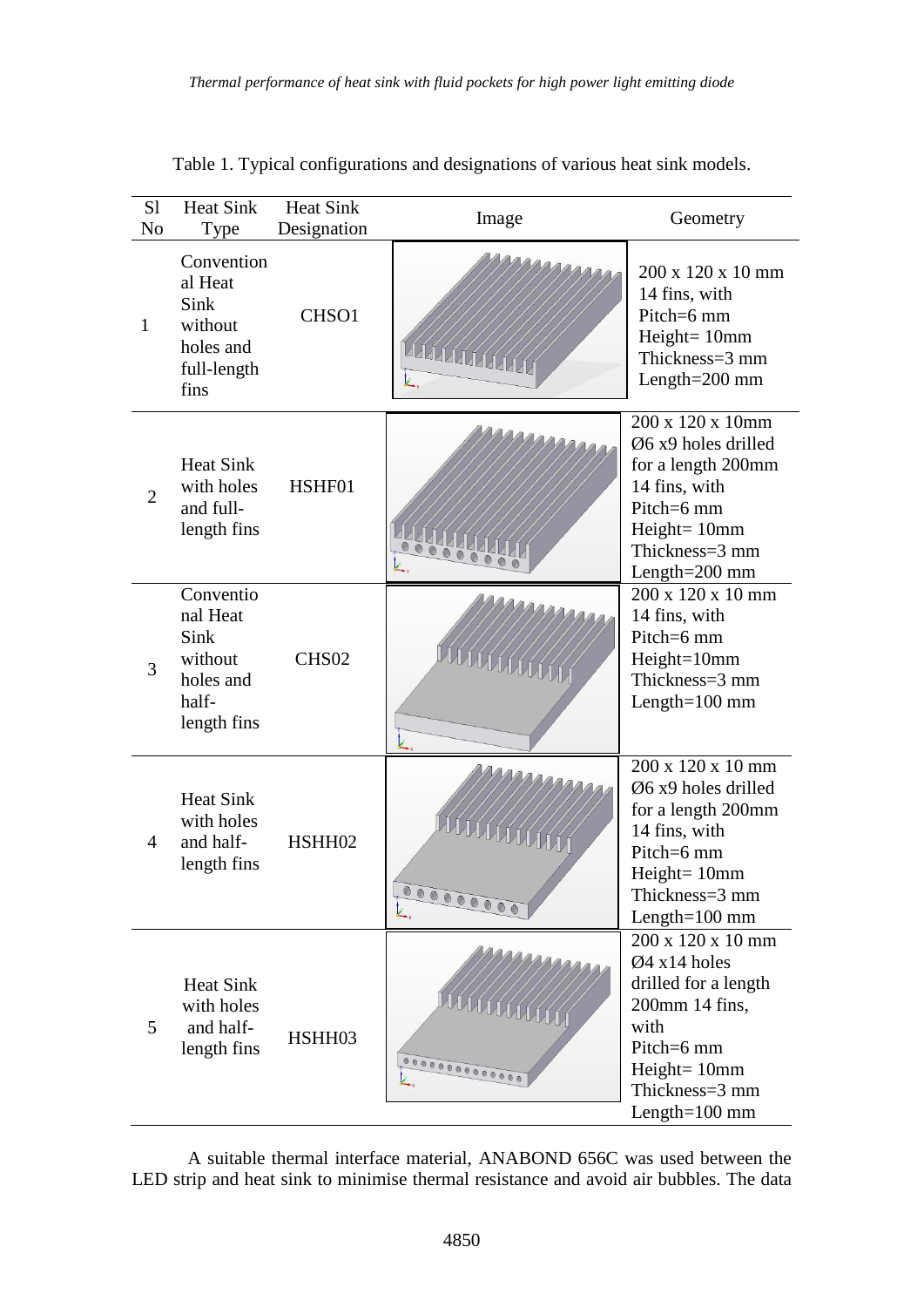acquisition system (TRACER make) with a resolution of  $10^{-5}$ °C connected to a signal conditioning circuit and an analog to digital converter was used. The sampling rate was 1/s. Figure 3 shows a typical plot of raw data generated by the DAQ (data acquisition system).



Figure 3. Typical plot produced by the DAQ.

The selection of a suitable heat transfer fluid for increased heat transfer would ideally depend upon the fluid's thermal stability, latent heat, thermal conductivity, liquid and vapor viscosities, surface tension, freezing point and compatibility with wall materials. The selection is also based on thermodynamic considerations such as heat sink design, capillary and a high value of surface tension desirable in order to enable the heat sink to operate against gravity and generate a high capillary driving force. This study explores the use of liquid cooling using various heat transfer fluids for heat removal and compares its performance with the conventional heat sink of the same configurations but without fluid pockets. Experiments were conducted using different fluids, viz. acetone, ethanol, methanol and De-ionized water [\[39\]](#page-15-13). Table 2 shows the properties of the fluids chosen for the current study.

| Working<br>Fluid | Latent<br>Saturation<br>heat<br>Temperatur<br>h <sub>fg</sub><br>eT <sub>b</sub> |         | Density<br>$\rho$ (kg/m <sup>3</sup> ) |           | Kinematic<br><b>Viscosity</b><br>$\mu(10^{-7}Ns/m^2)$ |                  | Thermal<br>Conductivity<br>$K(W/m-K)$ |                   | Surface<br>Tensio<br>n  | Specific<br>Heat<br>$C_p(kJ/kg-K)$ |           |
|------------------|----------------------------------------------------------------------------------|---------|----------------------------------------|-----------|-------------------------------------------------------|------------------|---------------------------------------|-------------------|-------------------------|------------------------------------|-----------|
|                  | $(^\circ\mathrm{C})$                                                             | (kJ/kg) | Liq                                    | Vap       | Liq                                                   | Vap              | liq                                   | Vap               | $σ(10^{-3})$<br>$N/m$ ) | Lia                                | Vap       |
| Methano          | 64.7                                                                             | 1119.5  | 750.<br>8                              | 0.56<br>6 | 3291.<br>4                                            | 109.<br>6        | 0.20                                  | 0.001<br>8        | 18.8                    | 2.5<br>◠                           | 1.60      |
| Ethanol          | 78.3                                                                             | 962.45  | 758.                                   | 1.37<br>2 | 4452.<br>6                                            | 102.<br>3        | 0.16<br>9                             | 0.019             | 17.4                    | 0.7<br>3                           | 1.60<br>4 |
| Acetone          | 56.2                                                                             | 520.56  | 748.                                   | 2.12<br>3 | 2340.<br>6                                            | 89.2<br>5        | 0.16<br>9                             | 0.014<br>$\Omega$ | 19.0                    | 2.2<br>8                           | 1.38<br>5 |
| Water            | 100                                                                              | 2251.2  | 958.<br>⇁                              | 0.59      | 2790.<br>$\Omega$                                     | 121.<br>$\Omega$ | 0.68<br>0                             | 0.024<br>8        | 58.9                    | 4.2<br>◠                           | 2.03<br>4 |

Table 2. Physical properties of heat transfer fluids.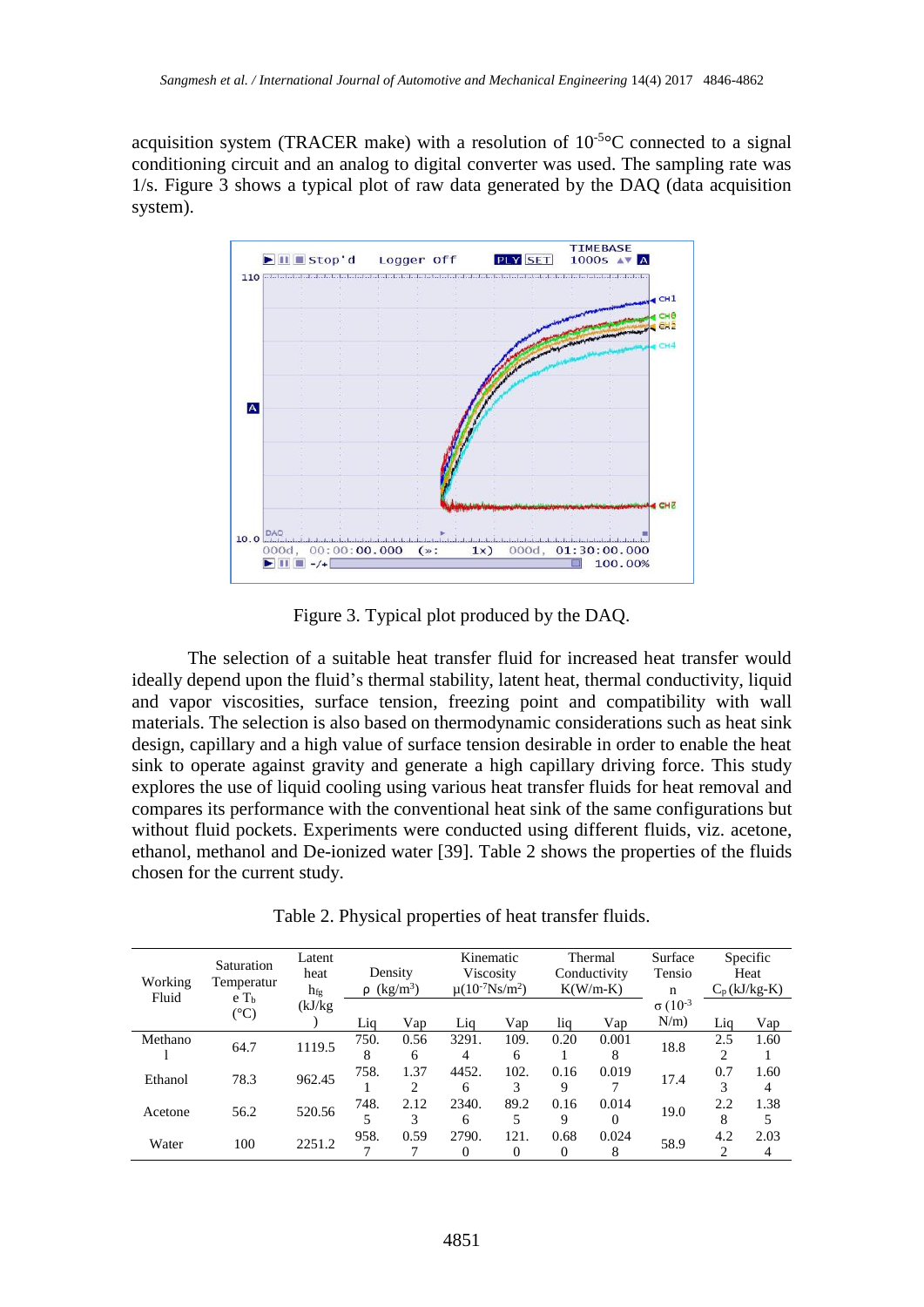### **Experimental Procedure**

The chosen heat transfer fluid was filled into the holes made in the base of the novel heat sink. All holes were sealed to prevent any leakages. The LED MCPCB was placed over the heat sink with thermal interface material. The experiments were carried out with variations in parameters such as fill ratio, orientation effect, liquid cooling and effect of fluid pockets on junction temperature of LED for all configurations of the novel heat sink. The transient and steady state experiments were conducted, and the junction temperatures of the LED were measured. Experiments were conducted using different working fluids, viz. acetone, ethanol, methanol and de-ionized water. The fluid pockets were filled with various types of heat transfer fluids on a % vol. basis. The heat sink with fluid pockets was tested for different fill ratios (volume of the fluid in the hole/total volume of the same hole). 50%, 75%, and 100% fill ratios were chosen to test the fluids for effective heat transfer. The heat dissipation of the heat sink was measured at three different orientations with the horizontal (tilt angle) using water as the cooling fluid. The test results were compared with those of a conventional heat sink. A constant power input of 80W was maintained throughout the experiment. The hotspots were identified using infrared camera and were placed with T type thermocouples. The junction temperature was recorded using the data logger. Data was recorded for both transient and steady states at a given test condition. In the course of experimentation, five trials were taken at each test condition for repeatability of data, and the arithmetic average of temperature recorded by these two thermocouples was considered as the junction temperature. The average temperature has been plotted against the power input. The standard deviation was computed to locate the bandwidth. The test duration was 100 min. All experiments were conducted under ambient conditions to match practical applications of the LED.

#### **RESULTS AND DISCUSSION**

#### **Effect of Orientation on Junction Temperature**

The heat transfer characteristics of the novel heat sink were analysed for three different orientations  $(\Theta)$ . The effects of orientation on the heat dissipation rate in terms of junction temperature of the LED were investigated. Table 3 shows the variation of junction temperature as a function of time for the  $0, 15, 30$  and  $45$  orientations when water was used as the coolant for HSHH02. It was observed that the junction temperature increased with increases in power supplied, till it reached a steady state. Figure 4 shows the minimum junction temperature when tilted 15̊ horizontally among all the orientations tested. For the  $0$ ,  $30^\circ$  and  $45^\circ$  orientations, the junction temperature remained virtually unaltered or had slightly decreased. It can be noticed from Figure 4 that the junction temperature was found to be optimum for the 15° horizontal orientation. This is mainly because of variations in fluid density. With gains in the thermal energy, the fluid starts to flow against gravity when the capillary driving force has a larger magnitude than the gravity force. With further increases in the tilt angle  $(30° \text{ and } 45°)$ , the upward driving force decreases. Hence the junction temperature remains unaltered or decreases slightly. The results indicated that a heat sink with fluid pockets at a slightly tilted angle improves heat transfer. It can be seen from the results which show that the LED panel with a heat sink positioned at 15 is most suitable for street light applications. Additionally, with the  $15^\circ$ tilted angle of the LED panel, the heat transfer rate increases and becomes more pronounced with the use of lower viscosity cooling fluids [8].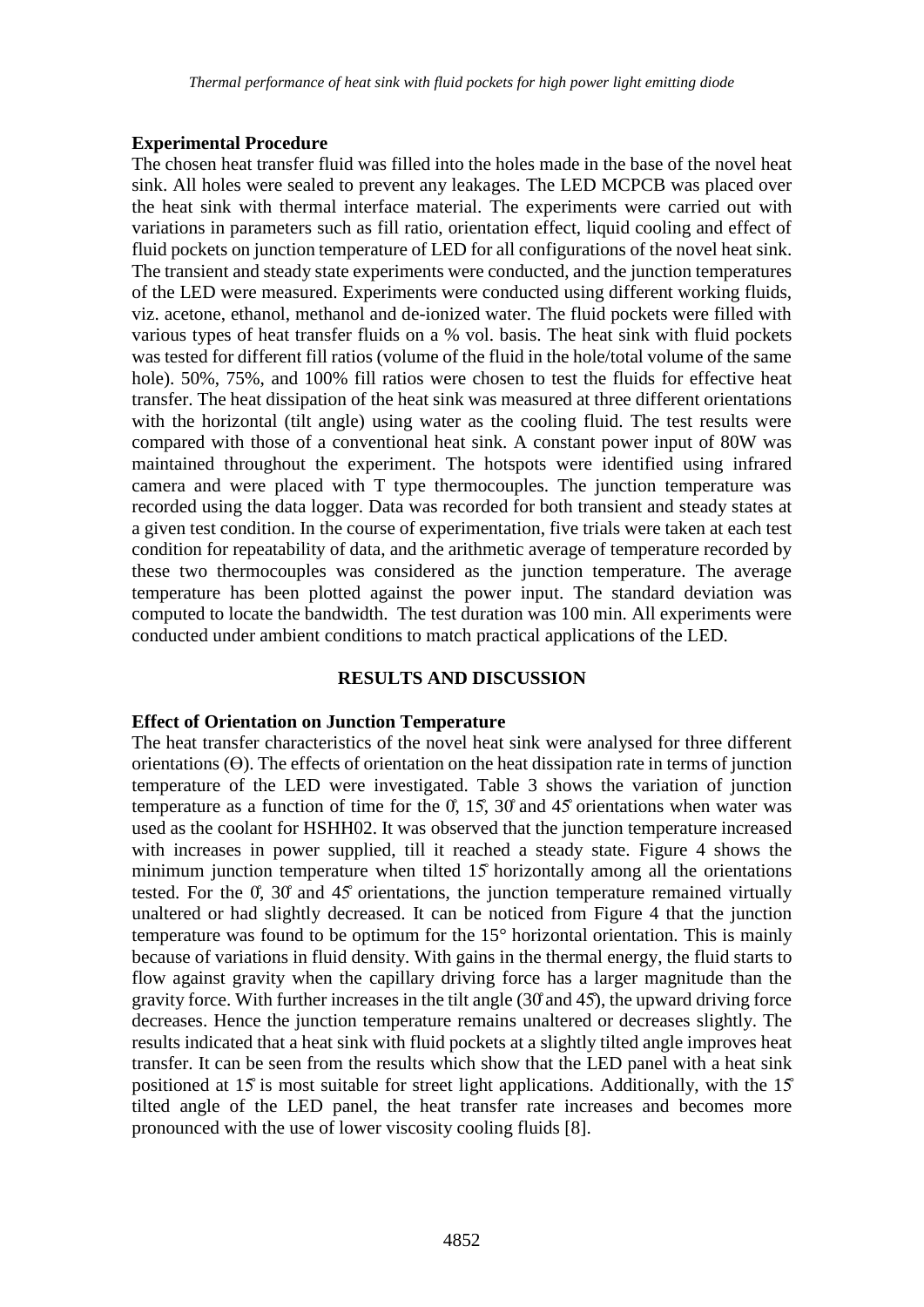| Time                 |                             |                      | Junction Temperature in °C |                      |
|----------------------|-----------------------------|----------------------|----------------------------|----------------------|
| in Sec               | O                           | 15°                  | $30^\circ$                 | $45^\circ$           |
| 500                  | 58.12                       | 53.54                | 53.98                      | 56.12                |
| 1000                 | 71.23                       | 67.61                | 68.01                      | 70.02                |
| 2000                 | 87.94                       | 84.4                 | 85.32                      | 86.84                |
| 3000                 | 95.13                       | 91.92                | 93.45                      | 94.12                |
| 4000                 | 100.68                      | 95.96                | 97.89                      | 98.07                |
| 5000                 | 103.92                      | 97.33                | 99.98                      | 100.3                |
| $\sim$ $\sim$ $\sim$ | $\sim$ $\sim$ $\sim$ $\sim$ | $\sim$ $\sim$ $\sim$ | $\sim$ $\sim$ $\sim$       | $\sim$ $\sim$ $\sim$ |

Table 3. Variations of junction temperature as a function of time for tilted angle  $\Theta$  and using water for HSHH02.



Figure 4. Variations of junction temperature as a function of time for tilt angle  $\Theta$  and using water for HSHH02.

#### **Effect of Fill Ratio on Junction Temperature**

The junction temperature of the LED was measured to find the optimum fill ratio. Experiments were done on the HSHF01 and HSHH02 configurations with water as the cooling fluid for three different fill ratios and 15° orientation with the specified power input. Water was filled and sealed inside the heat sink HSHF01 at 50%, 75%, and 100% fill ratios, and comparisons were made to locate the optimum filling ratio as shown in Table 4. The same data with standard deviation is shown in Figure 5. It is evident from Figure 5 that the junction temperature for the 100% fill ratio is the minimum when compared to other fill ratios. The results were compared with CHS01 and CHS02. It was found that the junction temperature was at the minimum when the filling ratio was about 100% for water. For other filling ratios, the experiment results indicated that the junction temperature was slightly higher than that of the filling ratio of 100% for water. The difference in junction temperature between CHS01 and HSHF01 with water was found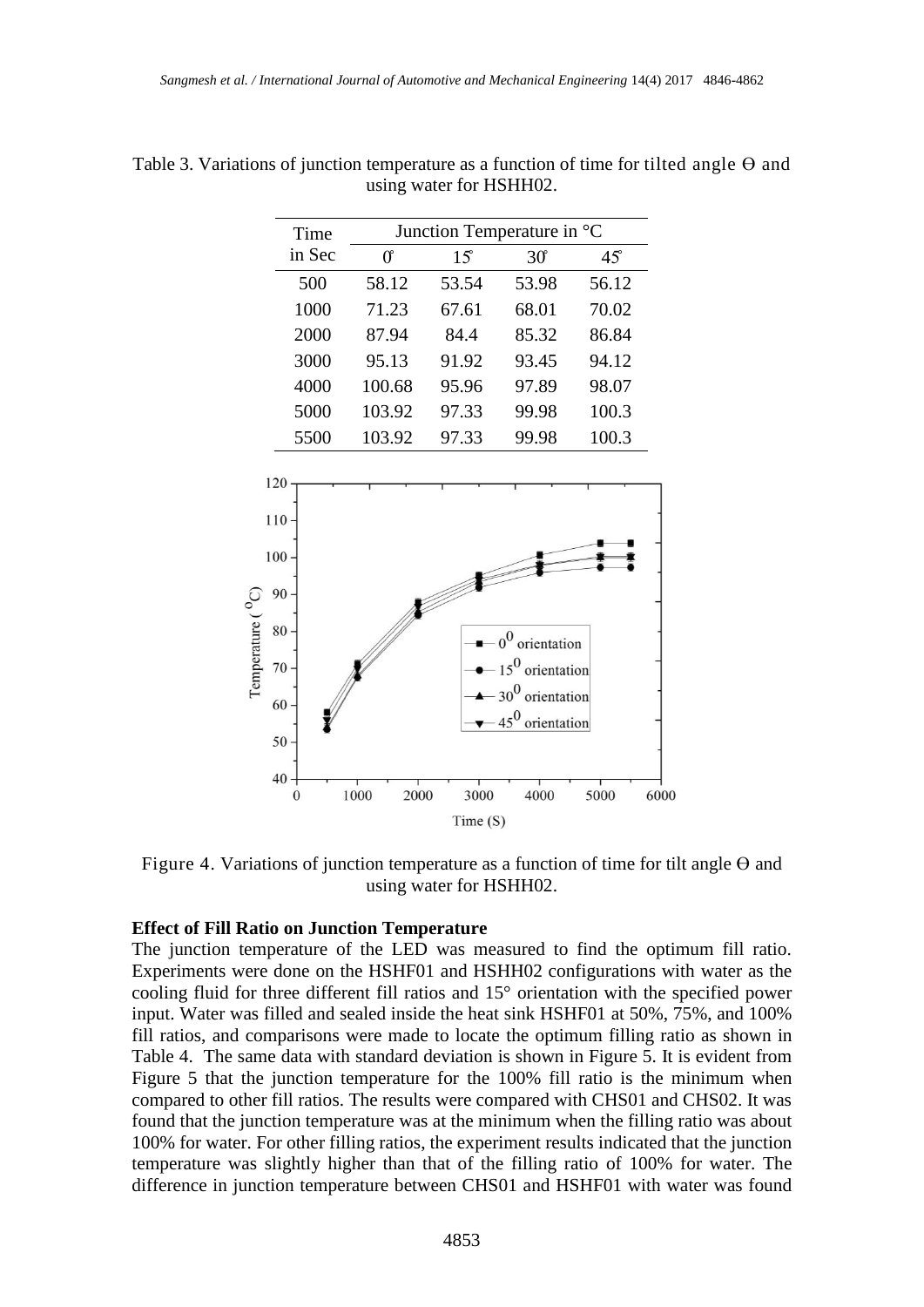to be nearly 10°C. Therefore, a 100% fill ratio was selected for further experiments. The temperature recorded in each case is presented in Table 4 and the same data with standard deviation is shown in Figure 5.

| Time in Sec                                                        |                | Junction Temperature in °C            |                 |
|--------------------------------------------------------------------|----------------|---------------------------------------|-----------------|
|                                                                    | 50% fill ratio | 75% fill ratio                        | 100% fill ratio |
| 500                                                                | 65.36          | 61.01                                 | 58.46           |
| 1000                                                               | 81.57          | 77.00                                 | 73.53           |
| 2000                                                               | 98.09          | 94.56                                 | 90.06           |
| 3000                                                               | 103.24         | 100.54                                | 97.61           |
| 4000                                                               | 104.65         | 102.10                                | 99.29           |
| 5000                                                               | 105.11         | 102.75                                | 100.23          |
| 5500                                                               | 105.11         | 102.76                                | 100.23          |
| 110<br>$100 -$<br>$90 -$<br>erature ( $^{\rm O}{\rm C})$<br>$80 -$ |                | $-$ Fill Ratio 50%<br>-Fill Ratio 75% |                 |

Table 4. Variations of junction temperature as a function of time for different fill ratios of water for HSHF01.



Figure 5. Variations of temperature as a function of time for different fill ratios for water for HSHF01.

The experiments done on HSHF01were repeated on HSHH02 with the same test conditions. The results were also compared with the conventional heat sink CHS02. The junction temperature of an LED with the conventional heat sink CHS02 attained 116.53 °C. In the case of HSHH02 too, experiments were repeated using different heat transfer fluids in order to minimise the junction temperature. The results revealed a positive effect for water at 100% vol. of fluid compared to other filling ratios for HSHH02. When the volume of liquid was increased, the heat dissipation from the junction increased because of its ability to conduct heat. The measured data indicated that the junction temperature of the LED decreased with the increasing quantity of fluid in the fluid pockets [\[40\]](#page-16-0). Larger volumes of liquid result in faster heat dissipation. The temperature recorded in each case is presented in Table 5 and the same data with standard deviation is shown in Figure 6.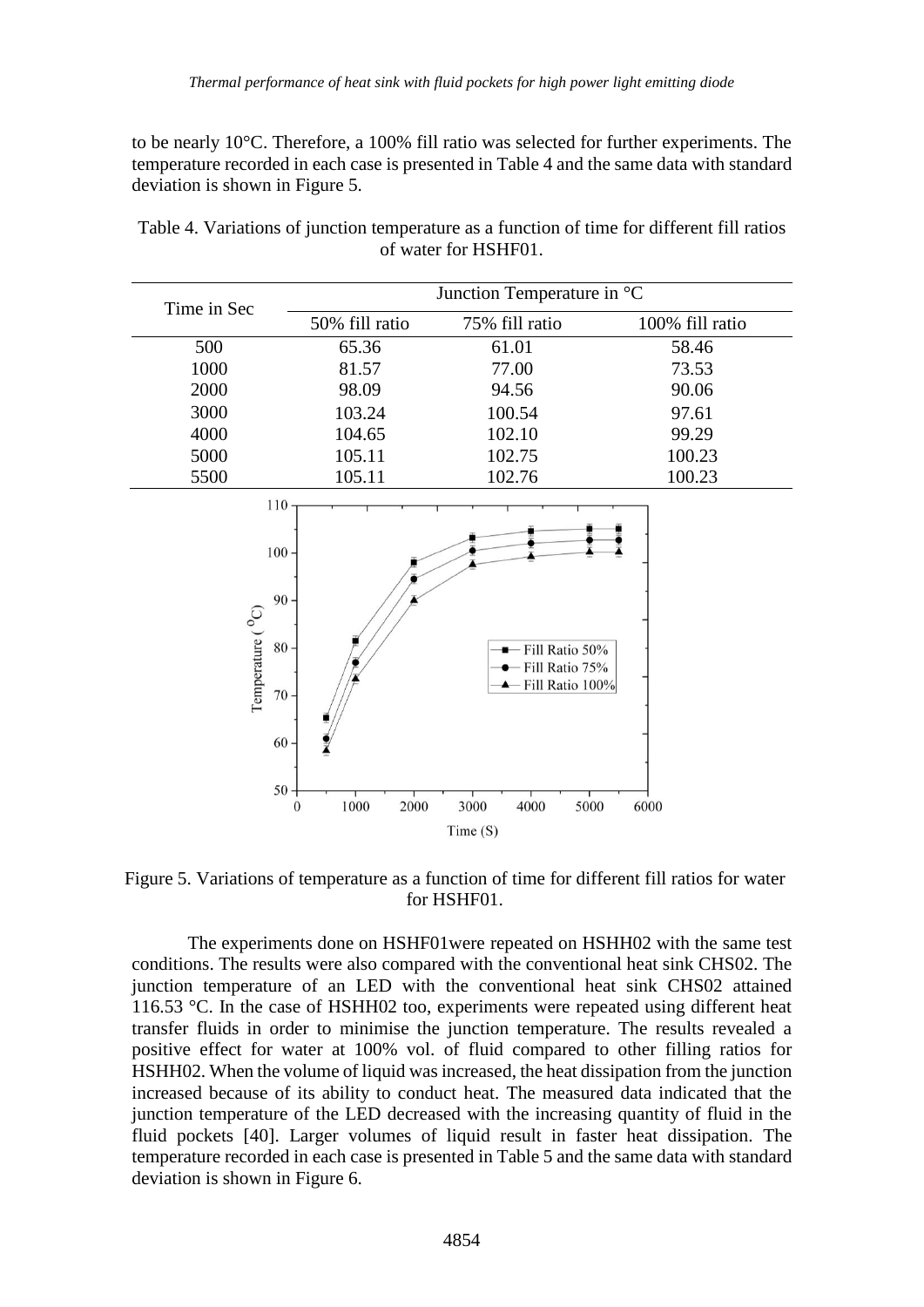| Time in Sec |                | Junction Temperature in $^{\circ}C$ |                 |
|-------------|----------------|-------------------------------------|-----------------|
|             | 50% fill ratio | 75% fill ratio                      | 100% fill ratio |
| 500         | 56.85          | 56.31                               | 53.54           |
| 1000        | 71.70          | 70.26                               | 67.61           |
| 2000        | 89.17          | 87.12                               | 84.40           |
| 3000        | 97.04          | 94.85                               | 91.92           |
| 4000        | 100.19         | 98.65                               | 95.96           |
| 5000        | 100.58         | 99.82                               | 97.33           |
| 5500        | 100.84         | 99.93                               | 97.33           |

Table 5. Variations of junction temperature as a function of time for different fill ratios of water for HSHH02.



Figure 6. Variations of junction temperature as a function of time for different fill ratios of water for HSHH02.

#### **Effect of Temperature on Fluid Flow**

The fluid in the heat sink gained heat, leading to a temperature rise which caused the fluid to flow upward i.e. against gravity, while the reverse flow was due to the gravity effect. Under the same operating conditions, the conventional heat sink had not shown significant thermal performance. The heat sink with fluid pockets gave better thermal performance than that of the conventional heat sink. This is due to the fact that the cooling fluids have a large thermophysical property. As a result, the junction temperature of the LED was lower than that of the conventional heat sink of the same configurations. This suggests that the fluid filled in the fluid pockets had transferred heat faster, leading to cooler LED junctions through enhanced heat transfer. The variation of junction temperatures of the LED for different cooling fluids was compared with the conventional heat sink. From the results, it was observed that the heat sink filled with water recorded the lowest junction temperature. The same data with standard deviation are shown in Figures 7 and 8.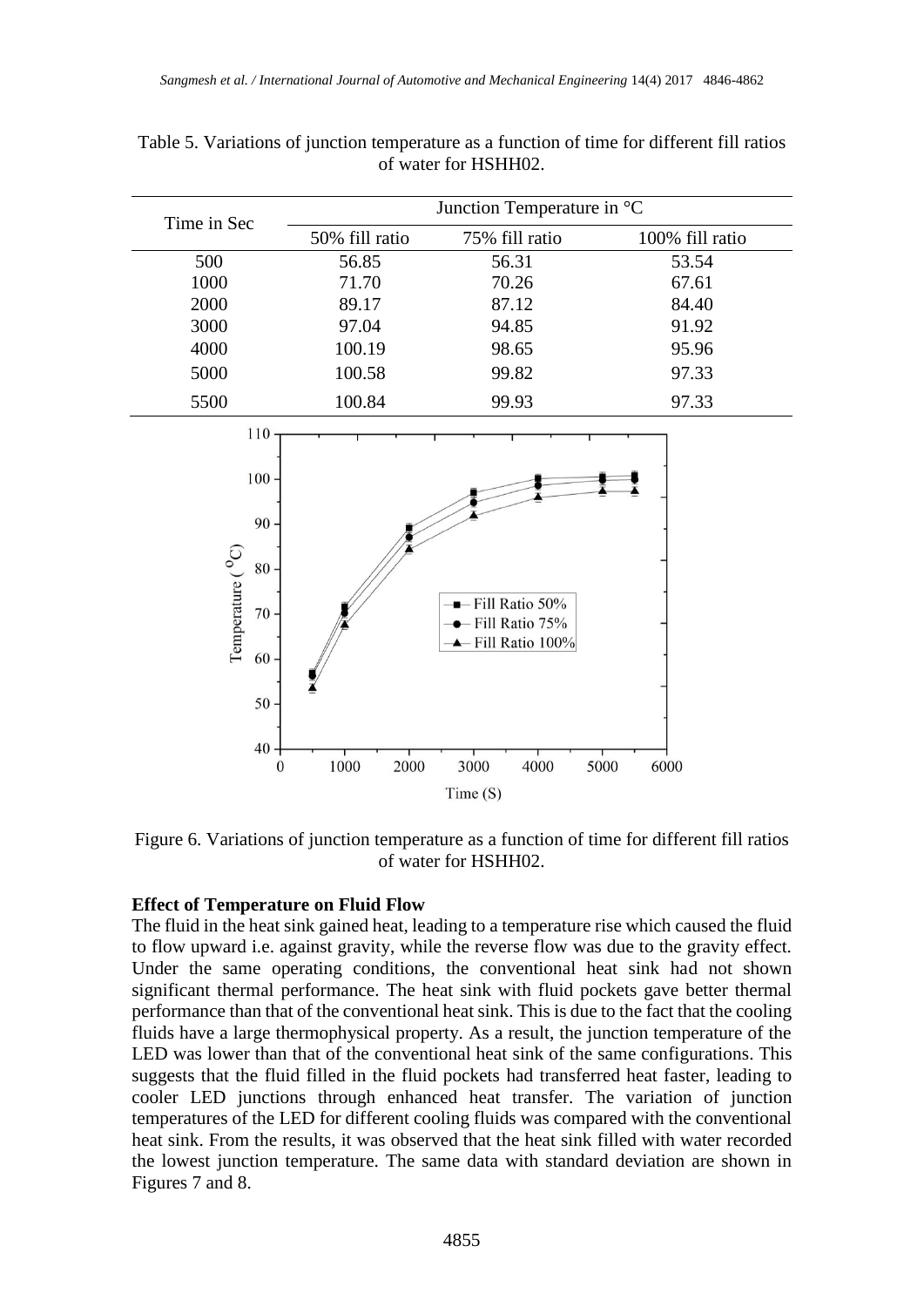

Figure 7. Variation of junction temperature of LED for heat sink (HSHF01) filled with different cooling fluids for 100% fill ratio and the conventional heat sink (CHS01).

|             | Table 6. Temperature as a function of time for different fluids with a fill ratio of 100% |  |  |  |  |  |  |  |  |  |  |  |
|-------------|-------------------------------------------------------------------------------------------|--|--|--|--|--|--|--|--|--|--|--|
| for HSHF01. |                                                                                           |  |  |  |  |  |  |  |  |  |  |  |

| Time | Junction temperature in $\mathrm{C}$         |         |          |         |        |  |  |
|------|----------------------------------------------|---------|----------|---------|--------|--|--|
| in   | Heat Sink with fluid, HSHF01<br>Conventional |         |          |         |        |  |  |
| Sec  | <b>Heat Sink</b>                             | Acetone | Methanol | Ethanol | Water  |  |  |
|      | CHS <sub>01</sub>                            |         |          |         |        |  |  |
| 500  | 69.02                                        | 64.96   | 62.99    | 59.57   | 58.46  |  |  |
| 1000 | 83.09                                        | 81.18   | 78.89    | 75.80   | 73.53  |  |  |
| 2000 | 98.98                                        | 97.72   | 95.70    | 93.60   | 90.06  |  |  |
| 3000 | 105.81                                       | 103.50  | 102.63   | 100.2   | 97.61  |  |  |
| 4000 | 109.19                                       | 106.38  | 105.05   | 102.25  | 99.29  |  |  |
| 5000 | 110.33                                       | 107.41  | 105.46   | 102.95  | 100.23 |  |  |
| 5500 | 110.33                                       | 107.41  | 105.46   | 102.95  | 100.23 |  |  |
|      |                                              |         |          |         |        |  |  |

Table 7. Temperature as a function of time for different fluids with a fill ratio of 100% for HSHH02.

| Time | Junction Temperature in $^{\circ}C$ |         |          |                              |       |  |  |
|------|-------------------------------------|---------|----------|------------------------------|-------|--|--|
| in   | Conventional                        |         |          | Heat Sink with fluid, HSHH02 |       |  |  |
| Sec  | Heat Sink                           | Acetone | Methanol | Ethanol                      | Water |  |  |
|      | CHS <sub>02</sub>                   |         |          |                              |       |  |  |
| 500  | 72.00                               | 60.70   | 64.85    | 60.19                        | 53.54 |  |  |
| 1000 | 89.66                               | 77.31   | 78.68    | 76.86                        | 67.61 |  |  |
| 2000 | 107.63                              | 96.07   | 94.75    | 94.72                        | 84.40 |  |  |
| 3000 | 113.30                              | 103.62  | 100.84   | 102.04                       | 91.92 |  |  |
| 4000 | 115.20                              | 105.79  | 103.46   | 105.11                       | 95.96 |  |  |
| 5000 | 116.53                              | 107.73  | 104.92   | 106.75                       | 97.33 |  |  |
| 5500 | 116.53                              | 107.75  | 104.92   | 106.75                       | 97.33 |  |  |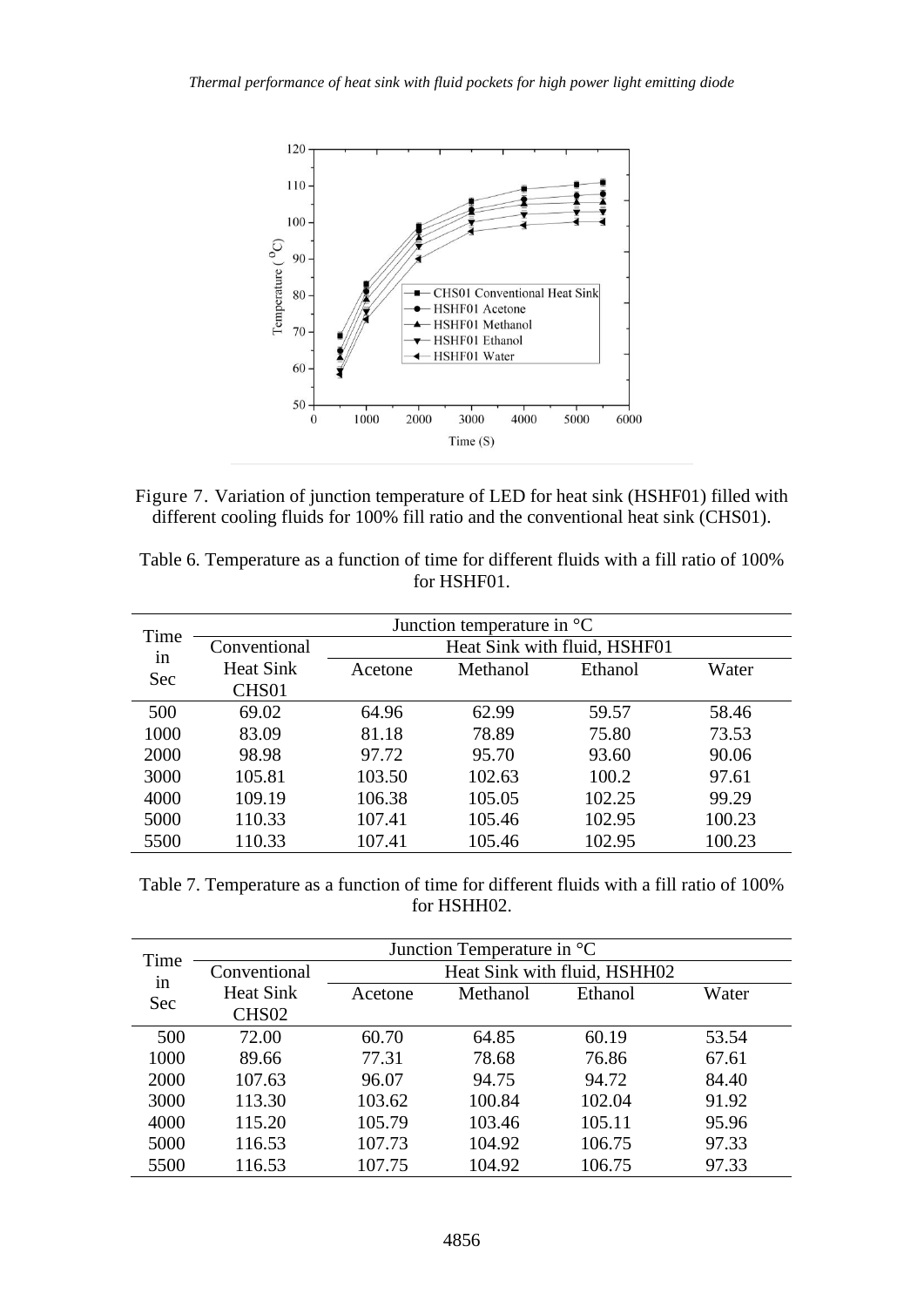The junction temperatures attained under the 100% fill ratio for all fluids tested for HSHF01 and HSHH02 configurations are shown in Tables 6 and 7 respectively. The junction temperature of the LED at the steady state was found to be the least for water compared to acetone, ethanol and methanol, keeping the other parameters same as in the case of HSHF01 and HSHH02. The reason for this is that water has a larger surface tension, latent heat, and thermal conductivity compared to other fluids for a given heat sink configuration. Another reason is that acetone performs better at lower power density as it vaporises at very low temperatures. On the other hand, ethanol, and methanol produced moderated junction temperatures as they have low thermal conductivity compared to water [\[41\]](#page-16-1). Based on the results obtained in this study, water can be considered as the coolant to be used in electronic device cooling applications. This effective mechanism of cooling using fluid pockets may be considered as one of the options for cooling high power LEDs and other electronic cooling applications.



Figure 8. Variations of junction temperature of LED for heat sink (HSHH02) filled with different cooling fluids at the 100% fill ratio, and the conventional heat sink (CHS02).



Figure 9. Variations of junction temperature of LED for heat sink (HSHF01 and HSHH02) and heat sink HSHH03 filled with water at 100% fill ratio.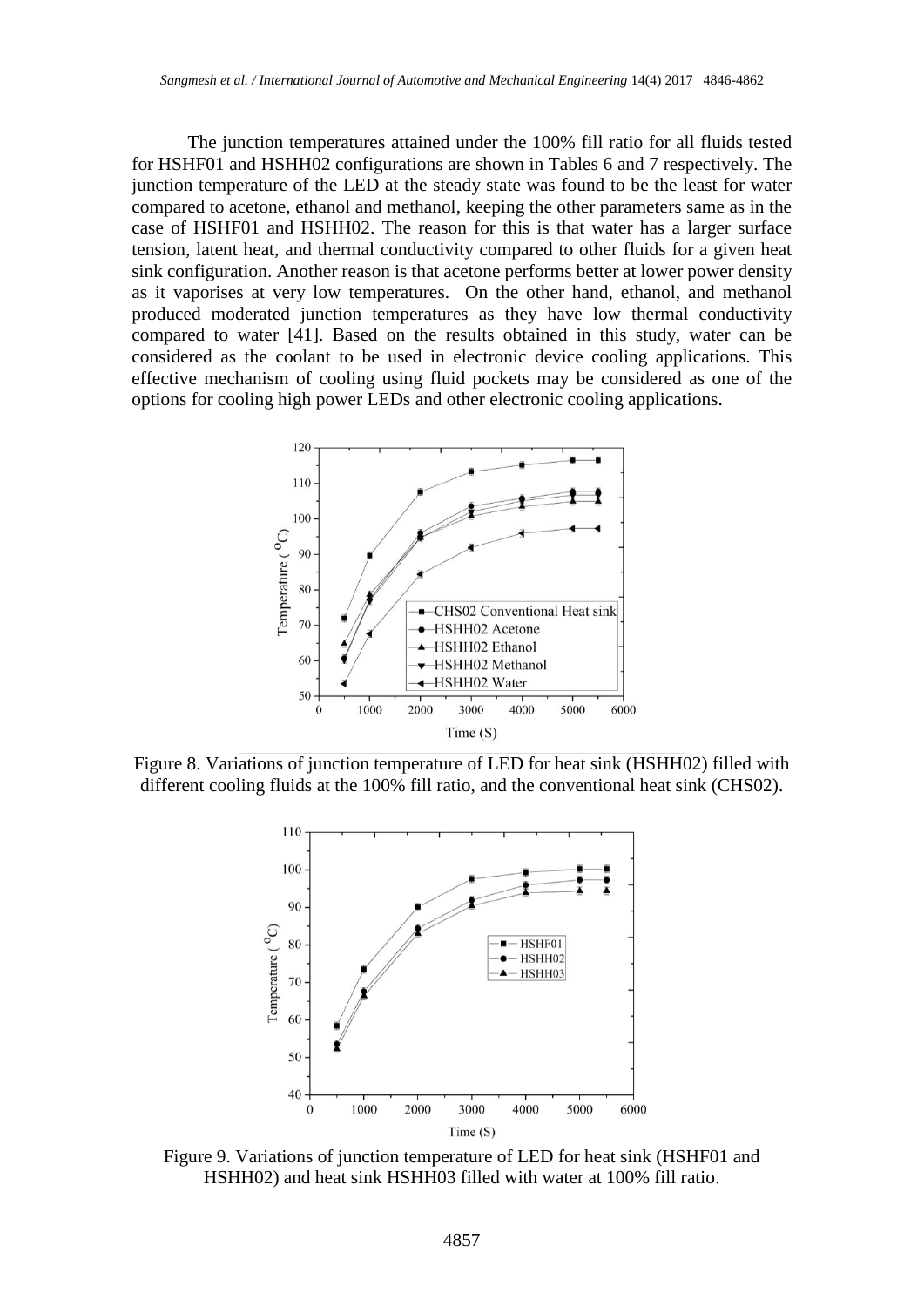### **Effect of Fluid Pockets on Junction Temperature**

Another major consideration is the selection of the fluid pockets' diameter as they are directly responsible for effective heat dissipation. The experiments were carried out on HSHH03 with the same test conditions to verify the accuracy of HSHF01 and HSHH03. In HSHH03, the fluid contact area was maintained constant by increasing the number of fluid pockets and decreasing the diameter of the fluid pockets. It was observed that the increased number of water pockets in the heat sink rendered further improvement in reducing the junction temperature effectively and provided very good heat dissipation as shown in Figure 9.

| S <sub>1</sub><br>N <sub>o</sub> | Heat Sink Type                                                     | <b>Heat Sink</b><br>Designation | Junction<br>Temperature in $\mathrm{C}$ |
|----------------------------------|--------------------------------------------------------------------|---------------------------------|-----------------------------------------|
| 1                                | Conventional Heat Sink without fluid<br>and full-length fins       | CHS <sub>01</sub>               | 110.33                                  |
| 2                                | Heat Sink with fluid and full-length<br>fins                       | HSHF01                          | 100.23                                  |
| 3                                | Conventional Heat Sink without fluid<br>and half-length fins       | CHS <sub>02</sub>               | 116.53                                  |
| 4                                | Heat Sink with fluid and half-length<br>fins                       | HSHH02                          | 97.33                                   |
| 5                                | Heat Sink with fluid and half-length<br>fins(diameter of hole 4mm) | HSHH03                          | 94.37                                   |

Table 8. Temperature as a function of time for different heat sinks.

### **Observations**

It was also observed from Figures 7 and 8 that the junction temperature increases with increases in time up to 3600 seconds; beyond which, it attained a steady state. Lower values of thermal resistance and higher values of heat transfer coefficient were observed in the case of water compared to acetone, ethanol and methanol. Table 8 shows the lowest junction temperatures recorded by different heat sink configurations. The conventional heat sink (CHSO1) reported a junction temperature of 110<sup>°</sup>C and the heat sink with water pockets (HSHF01) reported a junction temperature of around 100˚C. The conventional half-length fins (CHS02) were found to give nearly the same results as that of full-length fins, and the difference in junction temperature was found to be nearly 6˚C. The 10˚C of difference in junction temperature between CHS01 and HSHF01 of the LED may be attributed to the various properties of the fluids used (Table 3). When the conventional heat sink CHS02 reported a temperature of 116˚C, the corresponding novel heat sinks HSHH02 and HSHH03 reported temperatures of 97˚C and 94˚C, respectively. It is evident from the fluid properties that water has the highest boiling temperature, latent heat, liquid density, thermal conductivity, surface tension, specific heat, and viscosity in comparison to other heat transfer fluids. This has resulted in a more effective heat transfer, leading to minimum junction temperatures. Higher boiling temperatures increase the sensible heat which causes the heat transfer rate to increase. Even if it boils, as the latent heat is also high, heat transfer would increase. Higher density, thermal conductivity, surface tension, and specific heat add to the improved heat transfer. Moderate viscosity assists in improved circulation of water due to the density variation inside the hole. This is a sign of effective heat transfer. Increased number of holes with the area being constant would ensure better and uniform contact of fluid with the metal surfaces. By providing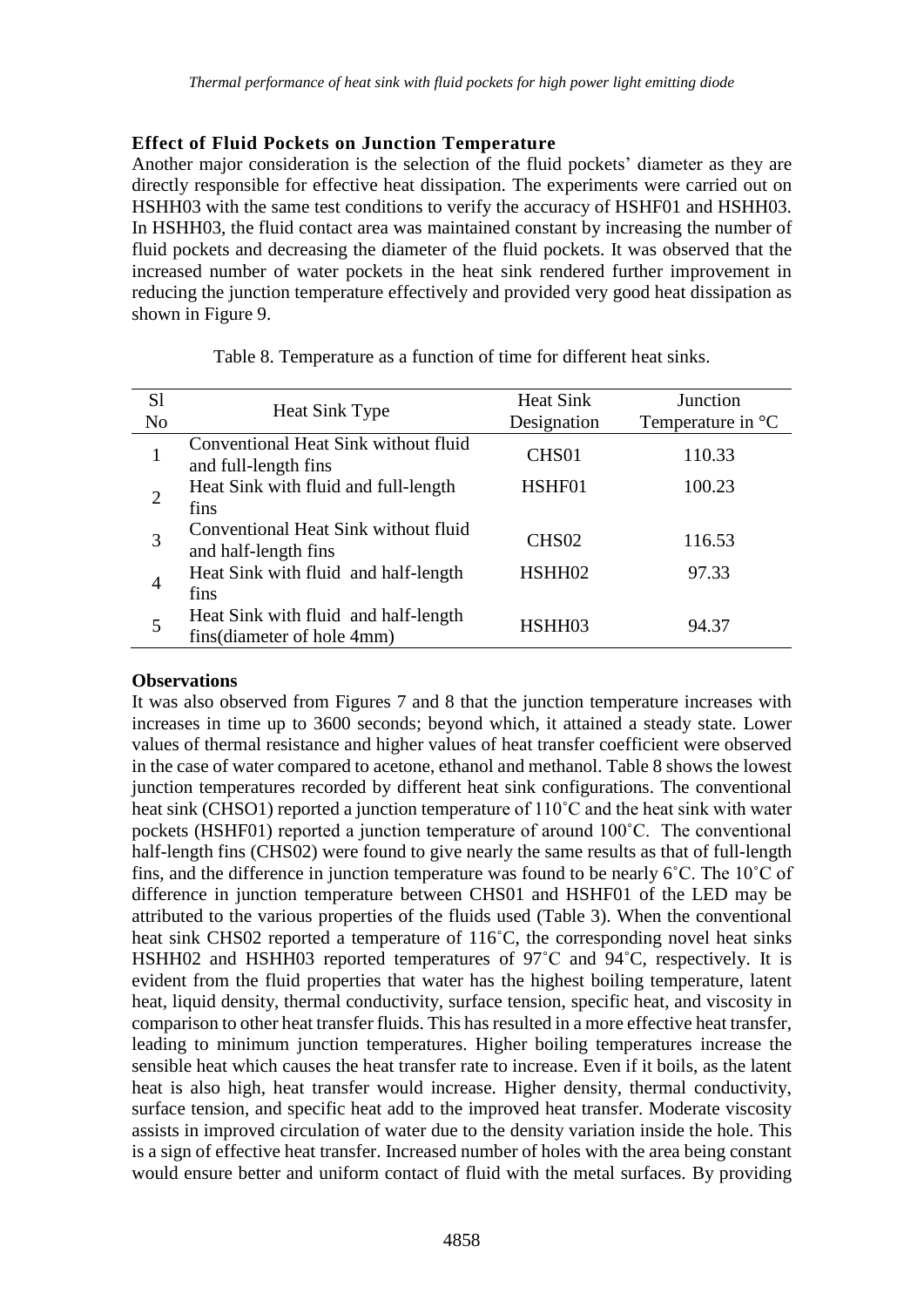holes in the heat sink, the mass of the heat sink will reduce, which in turn reduces the quantity of material consumed.

#### **CONCLUSIONS**

The junction temperature increases with increases in time and attains a steady state after 60 minutes. Tests done at 100% fill ratio using water for both full-length and half-length fins were found to be optimal. Amongst the various heat transfer fluids tested, water was found to be better than other fluids. Deionised water was observed to be a more suitable working fluid for high power LEDs under different operating conditions. In these configurations, the gravity effect plays a major role in minimising the junction temperature. Conventional half-length fins were found to give nearly the same results as that of full-length fins, and the difference in junction temperature was found to be nearly 6 °C. The difference in junction temperature between the conventional heat sink (CHS02) and the heat sink with fluid (half-length fin) (HSHH02) is substantial at 19 °C, and increasing the number of fluid pockets for the experiment with half-length fins further reduced the junction temperature by close to 3˚C, which is very significant. The results of the experimentation demonstrated that water pockets in heat sinks are very effective for pronounced heat dissipation in outdoor applications. For all configurations, the optimal heat dissipation occurred at the 15 degree inclination for the heat sink with fluid pockets. The study has established that half-length fins (rectangular cross section) with a maximum number of fluid pockets yield the best result. Hence, considering the experimental investigations, it is recommended to use half-length fins with water pockets to minimise material volume to increase the lifespan of LED lighting loads due to cooler junctions.

### **ACKNOWLEDGEMENTS**

This study was supported by Centre for Incubation, Innovation, Research and Consultancy. We would like to express our sincere thanks for their support.

#### **REFERENCES**

- <span id="page-13-0"></span>[1] Narendran N, Gu Y, Freyssinier J, Yu H, Deng L. Solid-state lighting: failure analysis of white LEDs. Journal of Crystal Growth. 2004;268:449-56.
- <span id="page-13-1"></span>[2] Xie G, Zhang F, Sundén B, Zhang W. Constructal design and thermal analysis of microchannel heat sinks with multistage bifurcations in single-phase liquid flow. Applied Thermal Engineering. 2014;62:791-802.
- [3] Sohel M, Khaleduzzaman S, Saidur R, Hepbasli A, Sabri M, Mahbubul I. An experimental investigation of heat transfer enhancement of a minichannel heat sink using Al2O3–H2O nanofluid. International Journal of Heat and Mass Transfer. 2014;74:164-72.
- [4] Sangmesh GK, Krishna Venkatesh. Heat transfer analysis of a 7.5w led load with passive and active cooling for constant luminance applications. Journal of CPRI. 2013;9-4:569-78.
- <span id="page-13-2"></span>[5] Jang S, Lee Y. A study on the thermal performance of automotive LED head lamps with synthetic jet. International Journal of Applied Engineering Research. 2016;11:3294-8.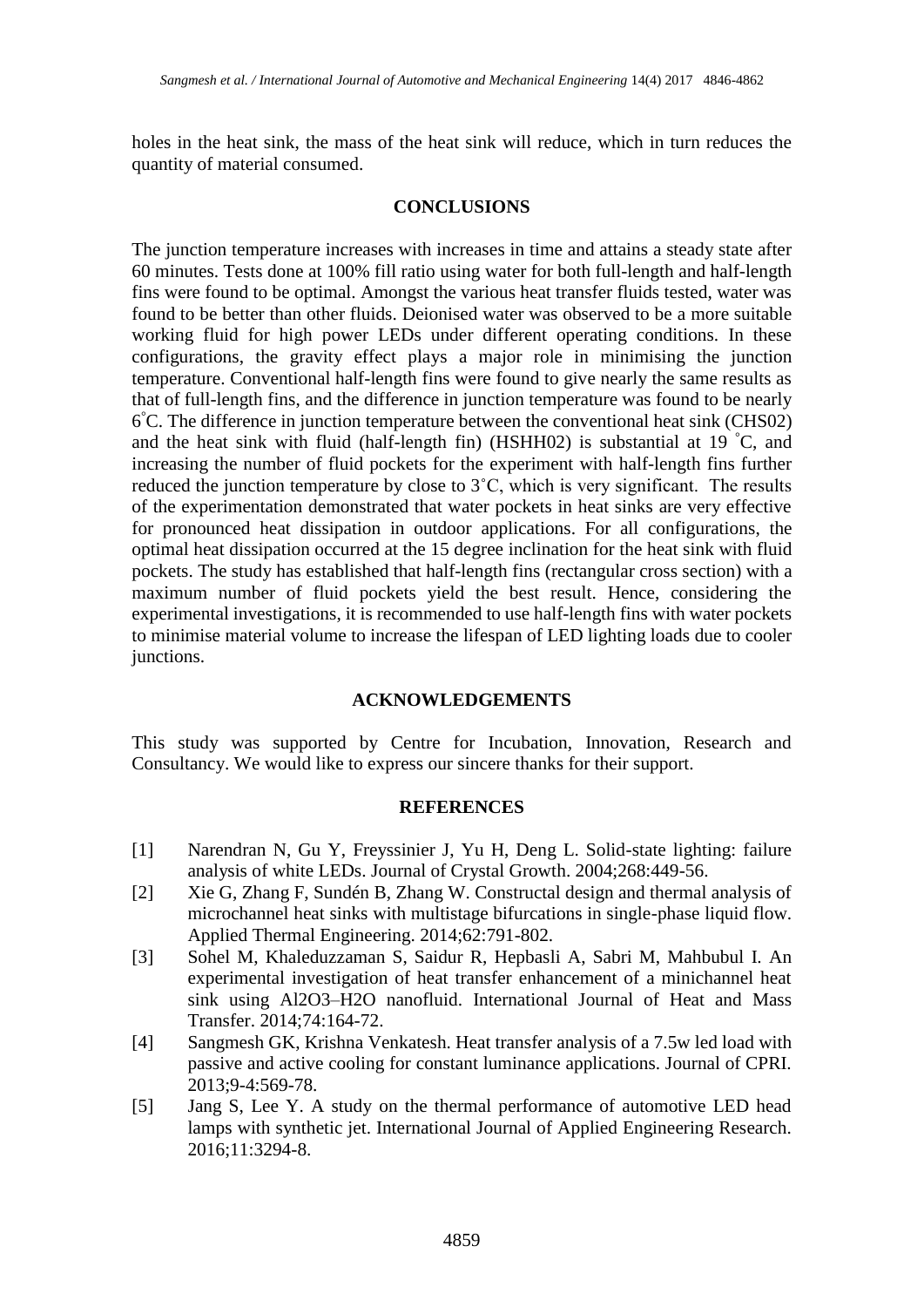- [6] Faranda R, Guzzetti S, Lazaroiu GC, Leva S. Refrigerating liquid prototype for LED's thermal management. Applied Thermal Engineering. 2012;48:155-63.
- [7] Vetrovec J, Litt A. High-performance heat sink for solid-state lighting. Light-Emitting Diodes: Materials, Devices, and Applications for Solid State Lighting XIII: International Society for Optics and Photonics; 2009. p. 72310Q.
- [8] Lv L, Li J, Zhou G. A robust pulsating heat pipe cooler for integrated high power LED chips. Heat and Mass Transfer. 2017;53:3305-13.
- [9] Li J, Tian W, Lv L. A thermosyphon heat pipe cooler for high power LEDs cooling. Heat and Mass Transfer. 2016;52:1541-8.
- [10] Zhang Y, Faghri A. Advances and unsolved issues in pulsating heat pipes. Heat Transfer Engineering. 2008;29:20-44.
- <span id="page-14-0"></span>[11] Huaiyu Y, Koh S, van Zeijl H, Gielen A, Guoqi Z. A review of passive thermal management of LED module. Journal of Semiconductors. 2011;32:014008.
- [12] Steigerwald DA, Bhat JC, Collins D, Fletcher RM, Holcomb MO, Ludowise MJ, et al. Illumination with solid state lighting technology. IEEE journal of selected topics in quantum electronics. 2002;8:310-20.
- [13] Kim D-K, Kim SJ, Bae J-K. Comparison of thermal performances of plate-fin and pin-fin heat sinks subject to an impinging flow. International Journal of Heat and Mass Transfer. 2009;52:3510-7.
- <span id="page-14-9"></span>[14] Kim SJ, Kim D-K, Oh HH. Comparison of fluid flow and thermal characteristics of plate-fin and pin-fin heat sinks subject to a parallel flow. Heat Transfer Engineering. 2008;29:169-77.
- [15] Kim D, Kim SJ, Ortega A. Compact modeling of fluid flow and heat transfer in pin fin heat sinks. Journal of Electronic Packaging. 2004;126:342-50.
- <span id="page-14-1"></span>[16] Jabber AAA, Jawad MR, Humadi AAM. THE EFFECT OF HEAT SINK FINS LENGTH AND MATERIAL ON ITS PERFORMANCE.
- <span id="page-14-2"></span>[17] Arularasan R, Velraj R. Modeling and simulation of a parallel plate heat sink using computational fluid dynamics. The International Journal of Advanced Manufacturing Technology. 2010;51:415-9.
- <span id="page-14-3"></span>[18] Baskaya S, Sivrioglu M, Ozek M. Parametric study of natural convection heat transfer from horizontal rectangular fin arrays. International Journal of Thermal Sciences. 2000;39:797-805.
- <span id="page-14-4"></span>[19] Bahadur R, Bar-Cohen A. Thermal design and optimization of natural convection polymer pin fin heat sinks. IEEE transactions on components and packaging technologies. 2005;28:238-46.
- <span id="page-14-5"></span>[20] Mendonca RM, Yalamarty SS, Kini CR. Numerical analysis of heat sinks for LED lighting modules. Volume. 2015;4:142-50.
- <span id="page-14-6"></span>[21] Kou H-S, Lee J-J, Chen C-W. Optimum thermal analysis of a heat sink with various fin cross-sections by adjusting fin length and cross-section. Heat Transfer Engineering. 2008;29:537-45.
- <span id="page-14-7"></span>[22] Costa VA, Lopes AM. Improved radial heat sink for led lamp cooling. Applied Thermal Engineering. 2014;70:131-8.
- <span id="page-14-8"></span>[23] Fengze H, Daoguo Y, Guoqi Z. Thermal analysis of LED lighting system with different fin heat sinks. Journal of Semiconductors. 2011;32:014006.
- <span id="page-14-10"></span>[24] Awad MM. Assessment of Convergent-Divergent Fins Performance In Natural Convection. J Am Sci. 2013;9:116-24.
- <span id="page-14-11"></span>[25] Huang R-T, Sheu W-J, Li H-Y, Wang C-C, Yang K-S. Natural convection heat transfer from square pin fin heat sinks subject to the influence of orientation.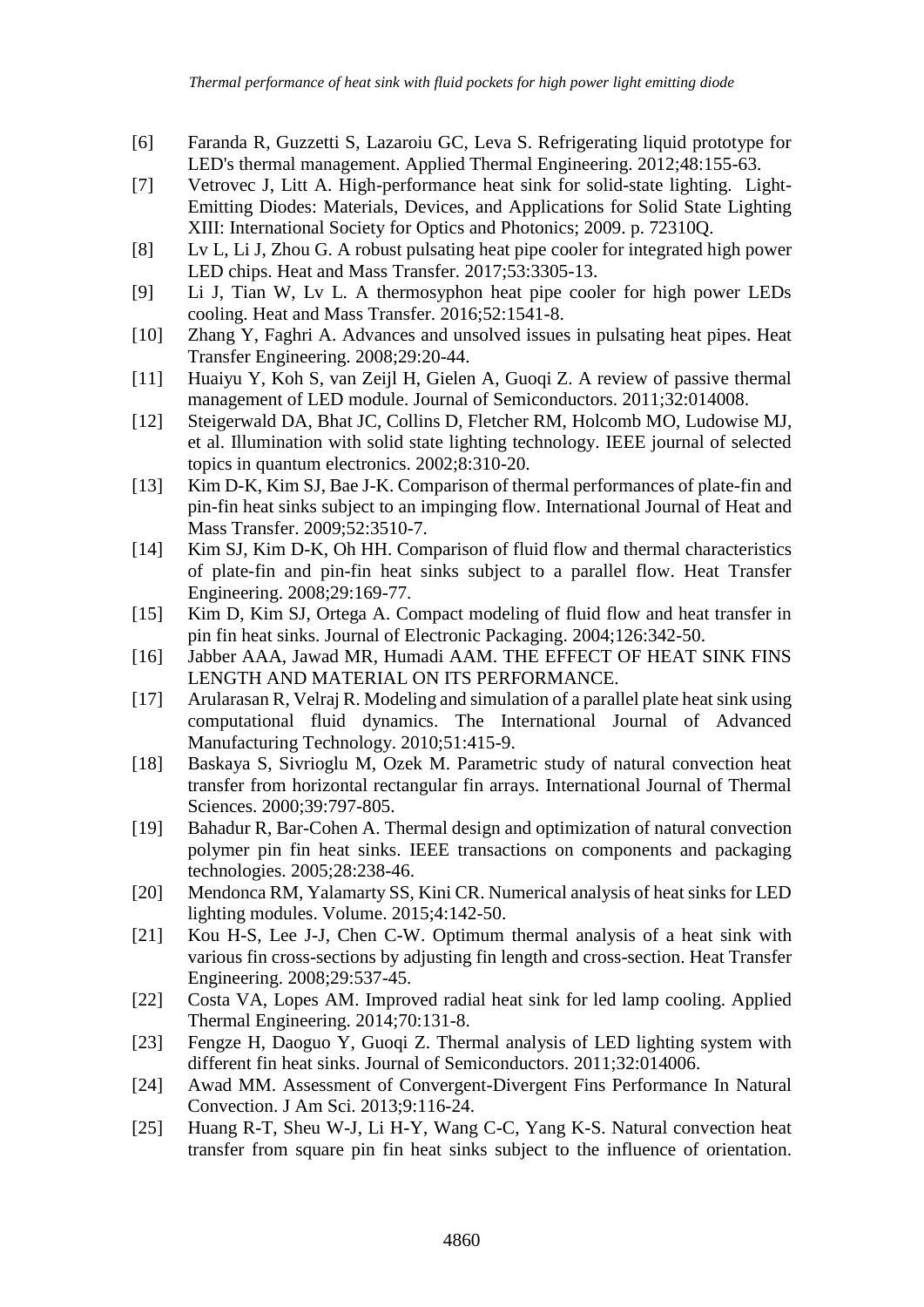Semiconductor Thermal Measurement and Management Symposium, 2006 IEEE Twenty-Second Annual IEEE: IEEE; 2006. p. 102-7.

- <span id="page-15-0"></span>[26] Al-Doori W. Enhancement of natural convection heat transfer from the rectangular fins by circular perforations. International Journal of Automotive and Mechanical Engineering. 2011;4:428-36.
- <span id="page-15-1"></span>[27] Elshafei E. Natural convection heat transfer from a heat sink with hollow/perforated circular pin fins. Energy. 2010;35:2870-7.
- <span id="page-15-2"></span>[28] Kim H, Kim KJ, Lee Y. Thermal performance of smart heat sinks for cooling high power LED modules. Thermal and Thermomechanical Phenomena in Electronic Systems (ITherm), 2012 13th IEEE Intersociety Conference on: IEEE; 2012. p. 962-7.
- <span id="page-15-3"></span>[29] Kim KJ. Performance of hybrid fin heat sinks for thermal control of light emitting diode lighting modules. Journal of Electronic Packaging. 2014;136:011002.
- <span id="page-15-4"></span>[30] Yeh L-T. Thermal performance evaluation of various heat sinks for air cooling. Thermal and Thermomechanical Phenomena in Electronic Systems (ITherm), 2012 13th IEEE Intersociety Conference on: IEEE; 2012. p. 446-9.
- <span id="page-15-5"></span>[31] Shyu J-C, Hsu K-W, Yang K-S, Wang C-C. Thermal characterization of shrouded plate fin array on an LED backlight panel. Applied Thermal Engineering. 2011;31:2909-15.
- <span id="page-15-6"></span>[32] Shyu J-C, Hsu K-W, Yang K-S, Wang C-C. Orientation effect on heat transfer of a shrouded LED backlight panel with a plate-fin array. International Communications in Heat and Mass Transfer. 2013;42:51-4.
- <span id="page-15-7"></span>[33] Wang C, Yu Y, Simon T, Cui T, North MT. Microfabrication of short pin fins on heat sink surfaces to augment heat transfer performance. Thermal and Thermomechanical Phenomena in Electronic Systems (ITherm), 2012 13th IEEE Intersociety Conference on: IEEE; 2012. p. 944-50.
- <span id="page-15-8"></span>[34] Sheen M-T, Jean M-D. Design and simulation of micro-tube device in thermal performance for high power LED cooling system. Consumer Electronics, Communications and Networks (CECNet), 2012 2nd International Conference on: IEEE; 2012. p. 3186-90.
- <span id="page-15-9"></span>[35] Liu L, Zhang G, Yang D, Pan K, Zhong H, Hou F. Thermal analysis and comparison of heat dissipation methods on high-power LEDs. Electronic Packaging Technology & High Density Packaging (ICEPT-HDP), 2010 11th International Conference on: IEEE; 2010. p. 1366-70.
- <span id="page-15-10"></span>[36] Lu X-y, Hua T-C, Wang Y-p. Thermal analysis of high power LED package with heat pipe heat sink. Microelectronics Journal. 2011;42:1257-62.
- <span id="page-15-11"></span>[37] Alvin C, Chu W, Cheng C-H, Teng J-t. Thermal analysis of extruded aluminum fin heat sink for LED cooling application. Microsystems, Packaging, Assembly and Circuits Technology Conference (IMPACT), 2011 6th International: IEEE; 2011. p. 397-400.
- <span id="page-15-12"></span>[38] You Z, Yang D, Zhou P, Hai Y, Liu D, Hou F. Heat transfer analysis of vapor chamber heat pipe for high power LED package. Electronic Packaging Technology & High Density Packaging (ICEPT-HDP), 2010 11th International Conference on: IEEE; 2010. p. 620-3.
- <span id="page-15-13"></span>[39] RAMA NK, Sridhara S, Rajagopal M, Seetharamu K. Influence of heat input, working fluid and Evacuation Level on the Performance of Pulsating Heat pipe. 2012.